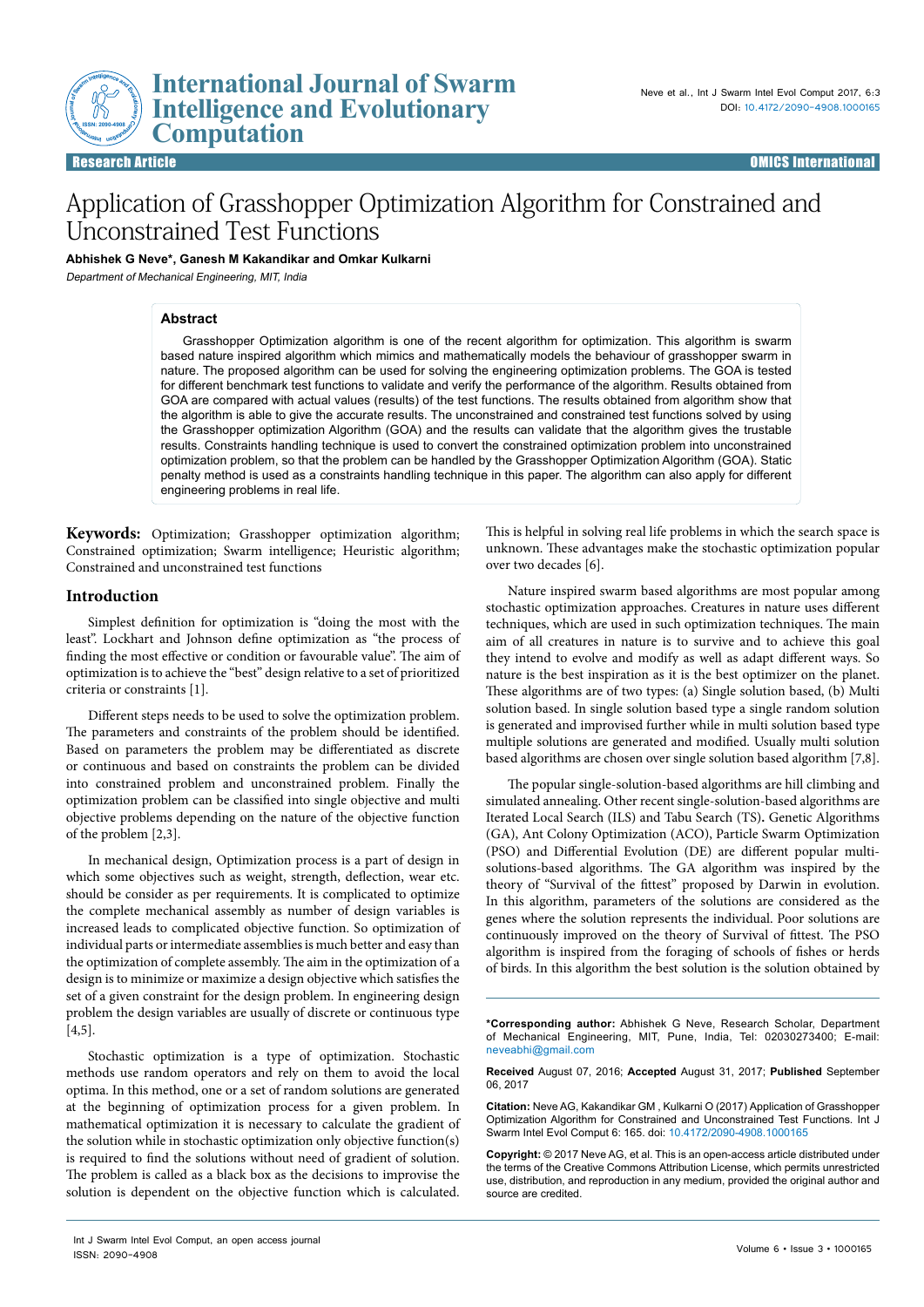the particle and which is best among the swarm of particles. The Ant colony optimization (ACO) algorithm finds the best solution by using the collective behaviour of ants in finding the shortest path from the nest to the source of foods [9-17].

The similarity in both the types of nature inspired algorithm is that, the solution is improved until the end criterion is satisfied. The optimization process is divided in two phases for both types are exploration versus exploitation. In exploration as the algorithm possesses a tendency to have highly randomized behaviour and the solutions are changed significantly. Large changes in the solutions helps in searching of its promising regions because of greater exploration. In exploitation the solution face changes on smaller scale. After exploration the algorithm tends towards exploitation in which the algorithm is tend to search locally and on smaller scale. In a given optimization problem a proper balance between exploration and exploitation can result in finding the global optimum solution [18].

The literature shows various optimization algorithms formulated on the base of nature phenomenon. Due to their gradient-free mechanism, simplicity, high local optima avoidance, and considering problems as black boxes, in science and industry, nature inspired algorithms have been applied widely. Grasshopper optimization algorithm is based on the behaviour of the grasshopper when it searches its food and the same phenomenon is used in the algorithm to find the optimum solution for any optimization problem. The rest of the paper is organized as follows:

The grasshopper optimization algorithm is presented first, which contains the constraints handling technique for constrained optimization problem. Then the results are discussed on the optimization test functions and inspect the behaviour of the presented algorithm. Finally, conclusion of the work and suggestions in several directions for future studies are mentioned [19-21].

# **Grasshopper Optimization Algorithm (GOA)**

Grasshoppers are insects and consider as a pest. They usually damage the crop production as well as agriculture which lead to consider them as pest. Usually we see the grasshopper individually in nature but most of the time they join large swarm among all creatures in nature. The swarm of grasshopper maybe a nightmare for farmers as the size of the swarm can be much large. The grasshopper swarm possesses one unique characteristic which is that we found the swarming behaviour in both the nymph as well as adulthood in grasshopper. The nymph grasshopper move like rolling cylinders in millions of numbers. They almost eat all the vegetation which comes in their path during their movement. When they become adult from nymph, they form a swarm in air and then they migrate over a very large distance [22,23].

The swarm usually has very slow movement when they are in larval phase. The small step of the grasshopper is main characteristic of the swarm in larval phase. Opposite of that the main feature of swarm in adulthood is long range and abrupt movement of swarm. Swarming of grasshopper is mainly formed for searching of food source. This food seeking of grasshopper is another characteristic of swarming of grasshopper. As discussed in introduction exploration and exploitation are two tendencies of nature inspired algorithm. Along with target seeking these both tendencies are performed by grasshoppers naturally in which they move abruptly as well as locally in small areas. A mathematical model is formed of this behaviour of grasshopper to design a nature inspired optimization algorithm.

The mathematical model employed to simulate the swarming behaviour of grasshoppers is presented as follows [24]:

$$
X_i = S_i + G_i + A_i \tag{2.1}
$$

Page 2 of 7

Where  $X_i$  defines the position of the i<sup>th</sup> grasshopper,  $S_i$  is the social interaction,  $G_i$  is the gravity force on the i<sup>th</sup> grasshopper and  $A_i$  shows the wind advection. Note that to provide random behaviour, the equation can be written as

$$
X_i = r_1 S_i + r_2 G_i + r_3 A_i
$$

where  $r_{1,}$ ,  $r_{2}$  and  $r_{3}$  are random numbers in [0,1].

$$
S_{i} = \sum_{\substack{j=1 \ j \neq i}}^{N} \mathbf{s}(d_{ij}) \vec{d}_{ij}
$$
 (2.2)

Where  $d_{ii}$  is the distance between the i<sup>th</sup> and the j<sup>th</sup> grasshopper, calculated as,

$$
d_{ij} = \left| x_j - x_i \right|,
$$

*s* is a function to define the strength of social forces, as shown in Equation (2.3) and  $d<sub>ii</sub>$  is a unit vector from the i<sup>th</sup> grasshopper to the j<sup>th</sup> grasshopper which can be defined as,

$$
\vec{d}_{ij} = \frac{x_j - x_i}{d_{ij}}
$$

The *s* function, which defines the social forces, is calculated as follows:

$$
s(r) = f e^{\frac{-r}{l}} - e^{-r}
$$
 (2.3)

Where *f* indicates the intensity of attraction and *l* is the attractive length scale.

The function *s* shows the impacts on the social interaction (attraction and repulsion) of grasshopper.

The distances are considered from as 0 to 15. The interval of repulsion is (0, 2.079). The comfortable distance of a grasshopper is 2.079 units from other grasshopper, as there is neither attraction nor repulsion for a grasshopper when it is away from other grasshopper by 2.079 units. This is also called as comfortable zone.

For artificial grasshoppers there is difference in social behaviours as the parameters *l* and *f* in equation (2.3) changes. After varying *l* and *f* independently, the effects of these parameters on function *s* can be observed. The parameters *l* and *f* change comfort zone, attraction region and repulsion region effectively. It should be noted that the attraction or repulsion regions are very small for some values (*l*=1.0 or *f*=1.0 for instance). From all these values we have chosen *l=*1.5 and *f*=0.5 [25].

It may be pointed that, in simplified form, this social interaction was the motivating force in some earlier locust swarming models [26]. The space between two grasshoppers is divided into comfort zone, attraction region and repulsion region with the help of function *s*. With the distances greater than 10 the value of function returns the value close to zero. With large distances between grasshoppers, the strong forces cannot be applied by using this function. To overcome this problem the distance of grasshoppers is kept and mapped in the interval (1 4).

The G component in equation (2.1) is calculated as follows:

$$
G_i = -g\vec{e}_g \tag{2.4}
$$

Where  $g$  is the gravitational constant and  $e_g$  shows a unity vector towards the centre of earth.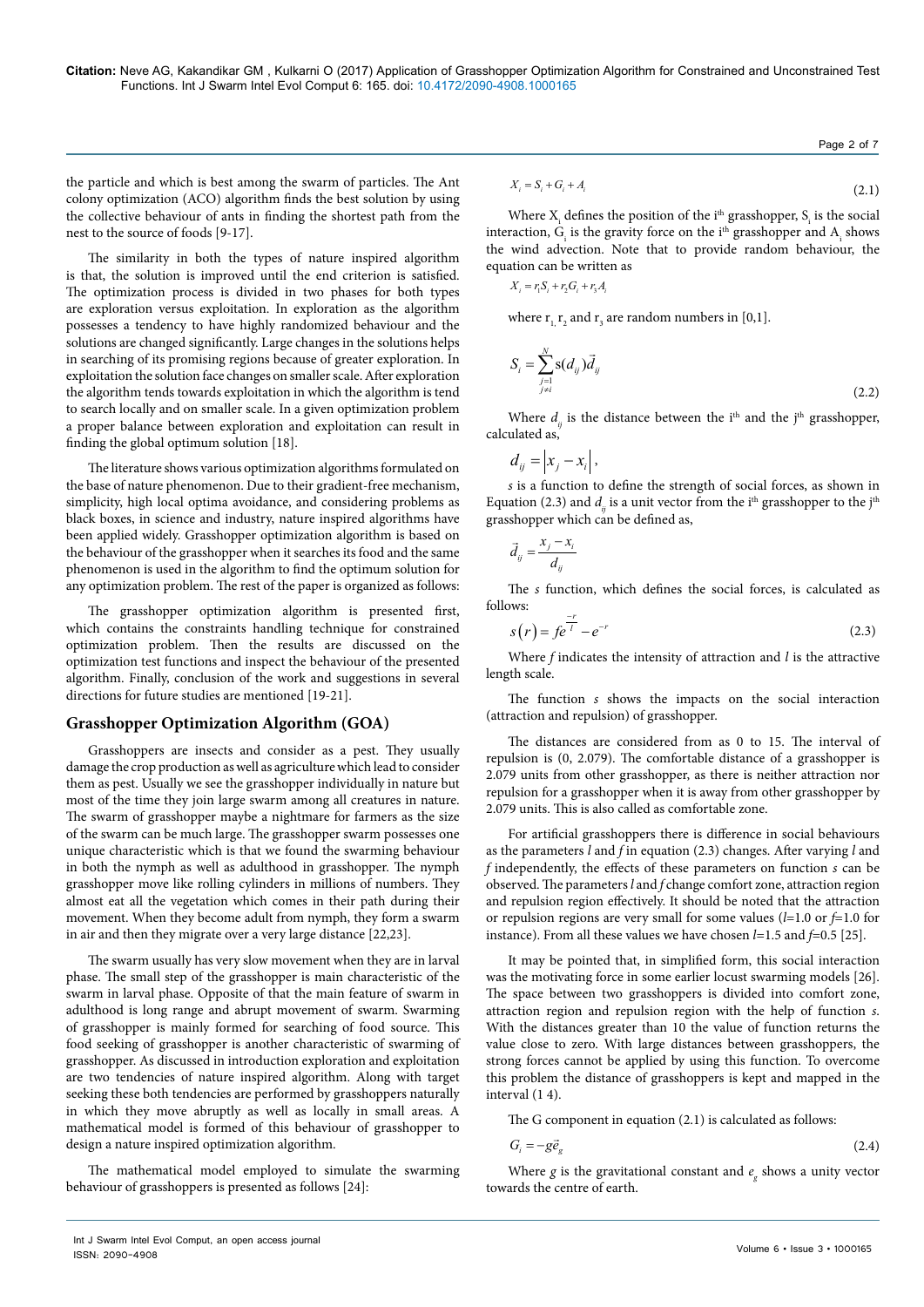The A component in equation (2.1) is calculated as follows:

$$
A_i = u\vec{e}_w \tag{2.5}
$$

Where  $u$  is a constant drift and  $e_u$  is a unity vector in the direction of wind. The movement of the nymph is highly correlated with the direction of wind as the nymph grasshoppers don't have wings. Substituting *S*, *G* and *A* in equation (2.1), this equation can be expanded as follows: *N*

$$
X_i = \sum_{\substack{j=1 \ j \neq i}}^{N} s(d_{ij}) \vec{d}_{ij} - g \vec{e}_g + u \vec{e}_w
$$
 (2.6)

Where  $s(r) = fe^{\frac{-r}{l}} - e^{-r}$  and N is the number of grasshoppers.

The position of nymph grasshoppers should be prevented from going below threshold when they land on ground. However this equation cannot be utilized in the swarm simulation and optimization algorithm as it prevents the algorithm from exploring and exploitation the search space around the solution. This model can be used in the free space for swarms only. The interaction between grasshoppers in swarm can be simulated by using equation 2.6.

The grasshopper reach the comfort zone very fast and swarm does not converge to a specified point and because of that the in optimization problem, the mathematical model cannot be used directly. To solve optimization problems, by doing some modifications a modified version of this equation is proposed as follows:

$$
X_i^d = \left(\sum_{\substack{j=1 \ j \neq i}}^N c \frac{ub_d - lb_d}{2} s\left(|x_j^d - x_i^d|\right) \frac{x_j - x_i}{d_j}\right) + \overline{T}_d
$$
\n(2.7)

Where  $ub_d$  is the upper bound in the *D*<sup>th</sup> dimension,  $lb_d$  is the lower bound in the D<sup>th</sup> dimension  $s(r) = fe^{-r} - e^{-r}$ ,  $\overline{T}_d$  is the value of the D<sup>th</sup> dimension in the target (best solution found so far) and *C* is a decreasing coefficient to shrink the comfort zone, repulsion zone, and attraction zone. Note that *S* is almost similar to the *S* component in equation (2.1).

However, we do not consider gravity (no *G* component) and assume that the wind direction (*A* component) is always towards a target  $(\overline{T}_d)$ .

The next position of grasshopper is shown by equation (2.7) is based on its current position, the position of target and the all other grasshoppers position. In this the first component which is considered as the location of current grasshopper and that is with respect to other grasshoppers. In fact, to define the location of search agents around the target, the status of all grasshoppers is considered. This is the main difference between GOA and PSO, which is considered as the most regarded swarm intelligent technique. In GOA only one position vector need to take into consideration while in PSO there are two vectors for each particle i.e. position and velocity vector. In PSO no other particle contributes in updating the position of a particle, whereas in GOA, all the search agents are required to define the next position of the each search agent.

It is also worth mentioning here that the adaptive parameter has been used twice in equation (2.7) for the following reasons:

• The first *C* from the left is same as inertial weight (*w*) used in PSO. The grasshopper movement is reduced around the target by it. This parameter is used to balance the exploration and exploitation of swarm around the target.

The second *C* helps to decrease the attraction zone, comfort

zone, and repulsion zone between grasshoppers. The component  $c \frac{u b_d - l b_d}{2} s(|x_j^d - x_i^d|)$  in the equation (2.7),  $c \frac{u b_d - l b_d}{2}$  linearly decreases the exploration and exploitation space by the grasshoppers. The grasshopper is either repelled from (explore) or attracted to (exploitation) and this is indicated by the component  $s(|x_j^d - x_i^d|)$ .

The inner *c* is responsible for reduction of repulsion/attraction forces between grasshoppers, which is proportional to the number of iterations, while the outer  $c$  is helpful in reducing the search coverage around the target as the iteration goes on increasing. In summary, in equation (2.7) the first term which is the sum is considers the position of other grasshoppers and accordingly implements the grasshopper interaction in nature.

The second term  $\overline{T}$ , simulates the tendency of grasshoppers to move towards the food source. The deceleration of grasshopper which is approaching towards the food source and eventually consumption of it is simulated by the parameter c. Both the terms in the equation is multiplied by the random values which provide more random behaviour to grasshoppers. An individual term in the equation is also multiplied by random numbers to provide random behaviour in both interactions of grasshoppers as well as their tendency towards the source of food.

The proposed mathematical formulations are able to explore and exploit the search space. To tune the level of exploration to exploitation for search agents, a mechanism is required. In nature the initial movement of grasshopper is locally for search of food as they are in larvae phase in which they have no wing. For larger region search they move freely in air to explore in their adulthood. However the exploration comes first in stochastic optimization algorithm as there is need for finding the promising region in the search space. After obtaining the promising region by exploration, local search is carried by exploitation to find the accurate approximation of the global optimum.

For balancing exploration and exploitation, there is relation between and number of iteration and accordingly the *c* is to be decreased. Exploitation is promoted as the number of iteration increases. The comfort zone is reduced by *c* proportional to iteration count and is calculated as follows:

$$
c = c_{\text{max}} - l \frac{c_{\text{max}} - c_{\text{min}}}{L} \tag{2.8}
$$

Where  $c_{max}$  is the maximum value,  $c_{min}$  is the minimum value, *l* indicates the current iteration and *L* is the maximum number of iterations. In this work, we use *l* and 0.0001 for  $c_{max}$  and  $c_{min}$ , respectively.

From above it is seen that the mathematical model should help grasshopper to move towards a target gradually. In actual practice, the actual optimum solution is unknown to us which is exact global optimum. Therefore, it is required to find out the target for each grasshopper in every stage of optimization. In GOA, it is assumed that the grasshopper with best objective value is fittest grasshopper during optimization. This will help to save the best solution in each iteration in algorithm. This is done hope that the most accurate target is reached the approximation of real problem.

#### **Constraint handling technique**

To use the recent developed nature inspired, evolutionary algorithms, it is necessary to convert the constrained optimization problem into unconstrained optimization problem. Without loss of generality we may transform any optimization problem using constraint handling techniques. A variety of constraint-handling methods have been developed in the last decades. Penalty method is one of the constraints handling technique.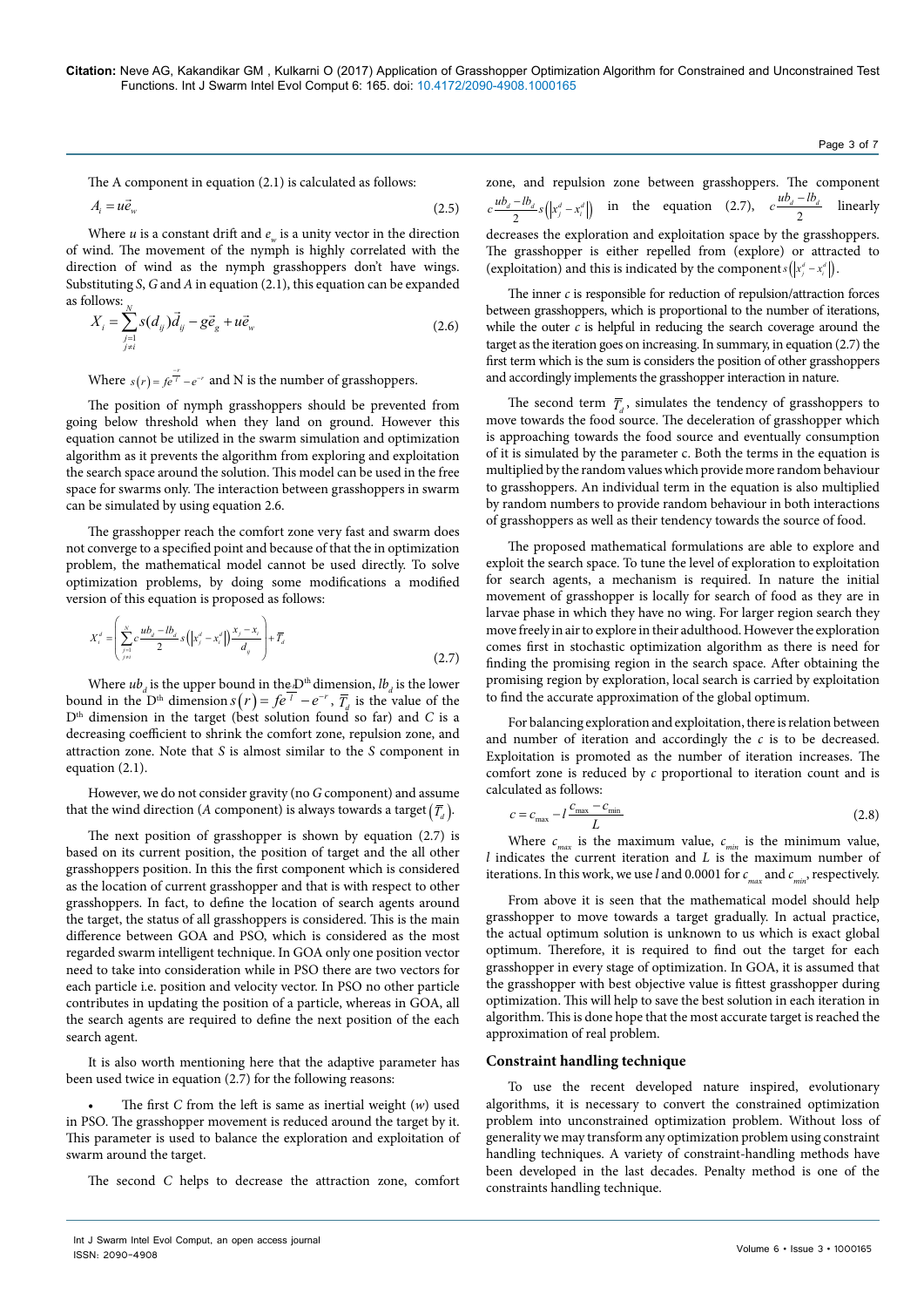**Citation:** Neve AG, Kakandikar GM , Kulkarni O (2017) Application of Grasshopper Optimization Algorithm for Constrained and Unconstrained Test Functions. Int J Swarm Intel Evol Comput 6: 165. doi: 10.4172/2090-4908.1000165

Penalty function: Penalty functions have been a part of the literature on constrained optimization for decades. This concept is a part of constraint handling technique. Constraint handling techniques are used to convert the constrained optimization problem into unconstrained optimization problem. The Grasshopper Optimization Algorithm is able to handle the unconstrained optimization problems only, so using the penalty function the constrained optimization problems can be solved using GOA.

Static penalty is used in most of the cases. In this approach a constant penalty is applied to those solutions which violate the feasibility of the solution. The general formulation of the penalty function is:

$$
f_p(x) = f(x) \pm \sum_{i=1}^n r_i G_i + \sum_{j=1}^p c_j L_j
$$
 (2.9)

Where,  $G_i$  and  $L_j$  are functions of constraints  $g_i(x)$  and  $h_j(x)$ respectively [27].

 $g_i(x)$  are inequality constraints,  $h_j(x)$  are equality constraints,  $r_i$  and  $c_{j}^{\phantom{\dag}}$  are positive constants normally called "penalty factors".

$$
G_i = \max\left[0, g_i(x)\right]^{\beta}
$$

 $L_{j} = |h_{j}(x)|^{r}$ 

where  $\beta$  and  $\gamma$  are normally 1 or 2.

The pseudo code of GOA algorithm for unconstrained and constrained benchmark test problems is shown in Figures 1a and 1b. The random solutions are generated at very beginning of the algorithm. Based on equation (2.7) the positions of search agent are updated. In each iteration the best solution obtained is updated. The distances between grasshoppers are normalized in each iteration. Until the satisfaction end result is not obtained, the updating of position is continuously carried on. The position and fitness of the best target is finally returned as the best approximation for the global optimum (Figures 1a and 1b).

# **Results**

This section presents the test problem with known optima and performance of GOA algorithm. The results are then provided and analyzed in details.

|           | Initialize the swarm Xi ( $i = 1, 2, 3, \dots, n$ )                             |
|-----------|---------------------------------------------------------------------------------|
|           | Initialize cmax, cmin, and maximum number of                                    |
|           | iterations Calculate the fitness of each search agent                           |
|           | $T =$ the best search agent                                                     |
|           | while $(l <$ Max number of iterations)                                          |
|           | update c using eq. $(2.8)$                                                      |
|           | for each search agent                                                           |
|           | Normalizes the distance between grasshoppers in $[1,4]$                         |
|           | update the position of current search agent by the equation<br>(2.7)            |
|           | bring the current search agent back if it goes outside the<br><i>boundaries</i> |
|           | end for                                                                         |
|           | update T if there is a better solution                                          |
|           | $l = l + 1$                                                                     |
| End while |                                                                                 |
| Return    |                                                                                 |

Initialize the swarm Xi ( $i = 1, 2, 3, \dots, n$ ) Initialize cmax, cmin, and maximum number of iterations Calculate the fitness of each search agent  $T =$  the best search agent while  $(l <$  Max number of iterations) update c using eq.  $(2.8)$ for each search agent Normalizes the distance between arasshoppers in [1.4] update the position of current search agent by the equation (2.7) bring the current search agent back if it goes outside the boundaries end for update T if there is a better solution  $I = I + 1$ End while Return **Figure 1b:** Pseudo code for constrained problem.

# **Experimental setup**

It is very common to employ mathematical test functions in stochastic optimization. The optima of the mathematical test functions are known, so the performance of the algorithm can be measured quantitatively [28].

It is required that the characteristics of the test function should be that diverse, so that they are able to reach to some proper conclusion. In this work, two sets of test functions are used to check the performance of the GOA algorithm. The test functions are constrained and unconstrained optimization functions. The mathematical test functions are available in appendix.

For solving the test functions, 500 iterations along with 30 search agents are employed. The algorithm was coded in Matlab (R2016a) on windows 7 platform with I5-3470 Processor 3.2 GHZ processor speed and 4 GB RAM. Each test was solved 30 times to generate the statistical results. The best solution among all results is chosen as final optimum solution. The qualitative results, along with trajectory of grasshopper, search history, convergence curves, and average fitness of population have been discussed and analyzed in following subsection.

# **Qualitative results and discussion**

The experiment is conducted on both sets of test functions i.e. unconstrained and constrained test problems. The main objective behind conducting this experiment was to observe the GOA algorithm behaviour qualitatively. Four diagrams have been drawn for each of the test function shown in these diagrams (Figure 2):

- Average fitness: This diagram indicates the average objective value of all grasshoppers in each iteration.
- Convergence curve: This diagram shows the objective value of the best solutions obtained so far (target) in each iteration.

As shown in Figure 2, grasshoppers tend to explore the different regions of the search space around the global optima eventually. These results show that the GOA algorithm beneficially balances exploration and exploitation to drive the grasshoppers towards the global optimum.

The trajectory curves in Figure 2, show that the grasshoppers made abrupt changes in initial steps of optimization largely. Exploration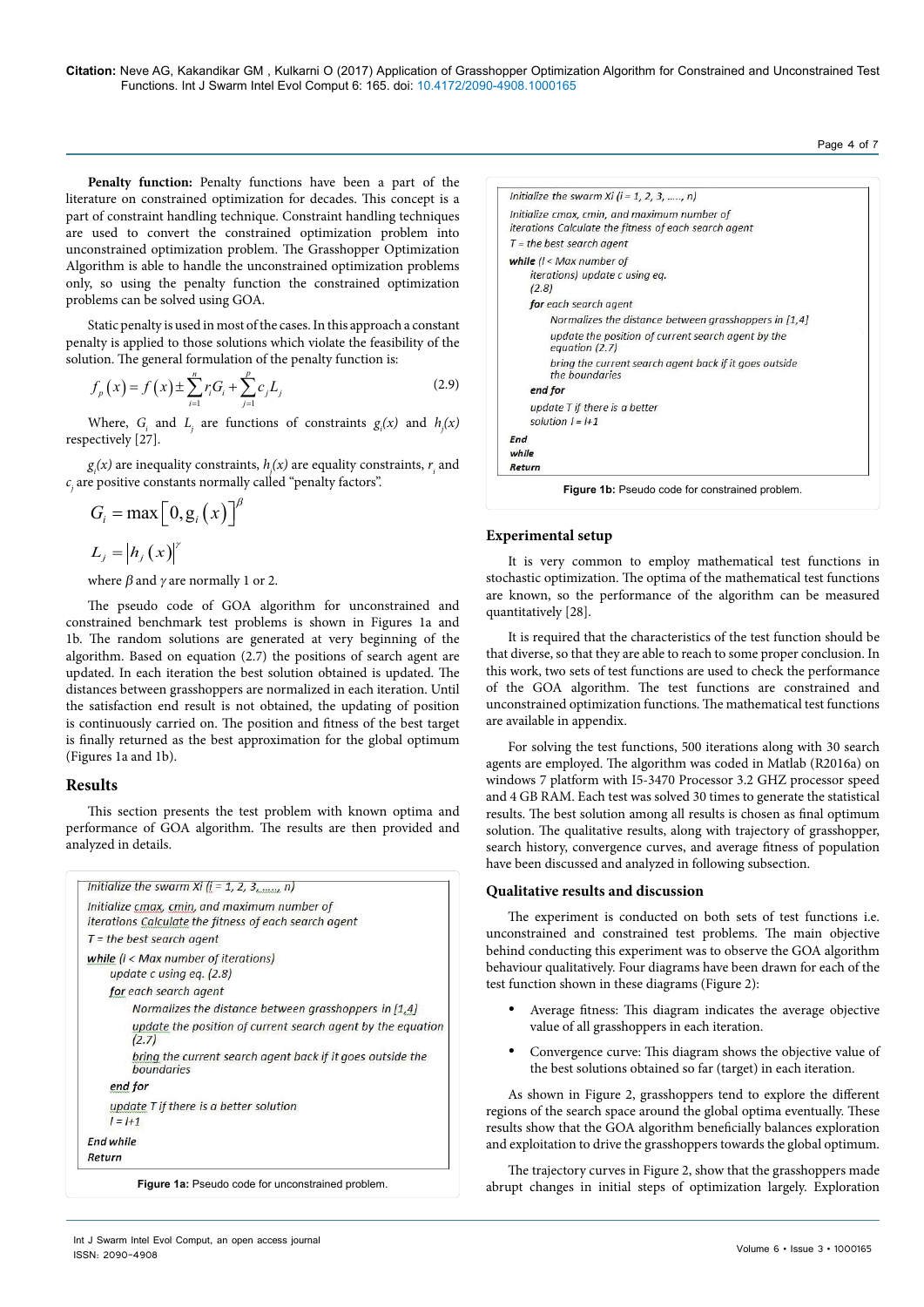**Citation:** Neve AG, Kakandikar GM , Kulkarni O (2017) Application of Grasshopper Optimization Algorithm for Constrained and Unconstrained Test Functions. Int J Swarm Intel Evol Comput 6: 165. doi: 10.4172/2090-4908.1000165









of search space is takes place due to high repulsive rate of GOA. It is also seen that, as the optimization approaches further the fluctuation decreased gradually. This is done due to the attraction forces as well as comfort zone between grasshoppers. This guarantees that the algorithm



|                         | Actual (Adorio EP) [28] |     | GOA |                                 |     |            |
|-------------------------|-------------------------|-----|-----|---------------------------------|-----|------------|
| <b>Function</b>         | x1                      | x2  |     | x1                              | x2  |            |
| <b>Beale's function</b> | 3                       | 0.5 | 0   |                                 | 0.5 | 2.23E-12   |
| <b>Beale's function</b> |                         |     | 0   |                                 |     | $3.72E-13$ |
| <b>Matyas function</b>  |                         |     | 0   | (-1.4191e-07) 2.47E-07 3.78E-14 |     |            |

**Table 1:** Results of GOA and comparison with actual values (unconstrained test functions).

|                                                            | Actual<br>(Adorio EP)<br>$[28]$ |    | GOA |    |           |                              |
|------------------------------------------------------------|---------------------------------|----|-----|----|-----------|------------------------------|
| <b>Function</b>                                            | x1                              | x2 |     | x1 | <b>x2</b> |                              |
| Rosenbrock function constrained<br>with a cubic and a line |                                 | 1  | 0   |    |           | 0.99964 0.99927 1.32E-07     |
| <b>Rosenbrock function</b><br>constrained to a disk        |                                 |    |     |    |           | 0.99996   0.99992   1.52E-09 |

**Table 2:** Results of GOA and comparison with actual values (constrained test functions).

will converge to a point eventually because of exploration and exploitation. The curve shows the descending behaviour and it proves that the GOA enhances the initial random population and improves the accuracy of the approximated optimum over the course of iterations.

# **Quantitative results and discussion**

In above section, the qualitative results are discussed and demonstrated that GOA is able to solve the optimization problems. The test functions are of 2 variables with both constrained and unconstrained type problems. The experimental results are shown in Tables 1 and 2 for unconstrained and constrained test functions as well as the actual values of test functions are compared with GOA results.

In Table 1, the results of unconstrained test functions are compared. The test functions are solved by GOA and the solution obtained from this algorithm is compared with the actual results of the test functions and from there it is seen that the solution obtained by GOA is approximately same. From this we can say that the GOA is giving the accurate solution of optimization problems.

In Table 2, the results of constrained test functions are compared. To solve the constrained optimization problem in GOA, constraints handling technique is required. In here the penalty approach is used as a constraint handling technique. With the help of this technique the problem is converted into unconstrained problem and then solved it. The results obtained of this constrained test functions by GOA are compared with actual results of test functions. From comparison we can definitely say that the results given by GOA are very much near to actual solution and consider as the accurate solution of the problem.

Volume 6 • Issue 3 • 1000165

Page 5 of 7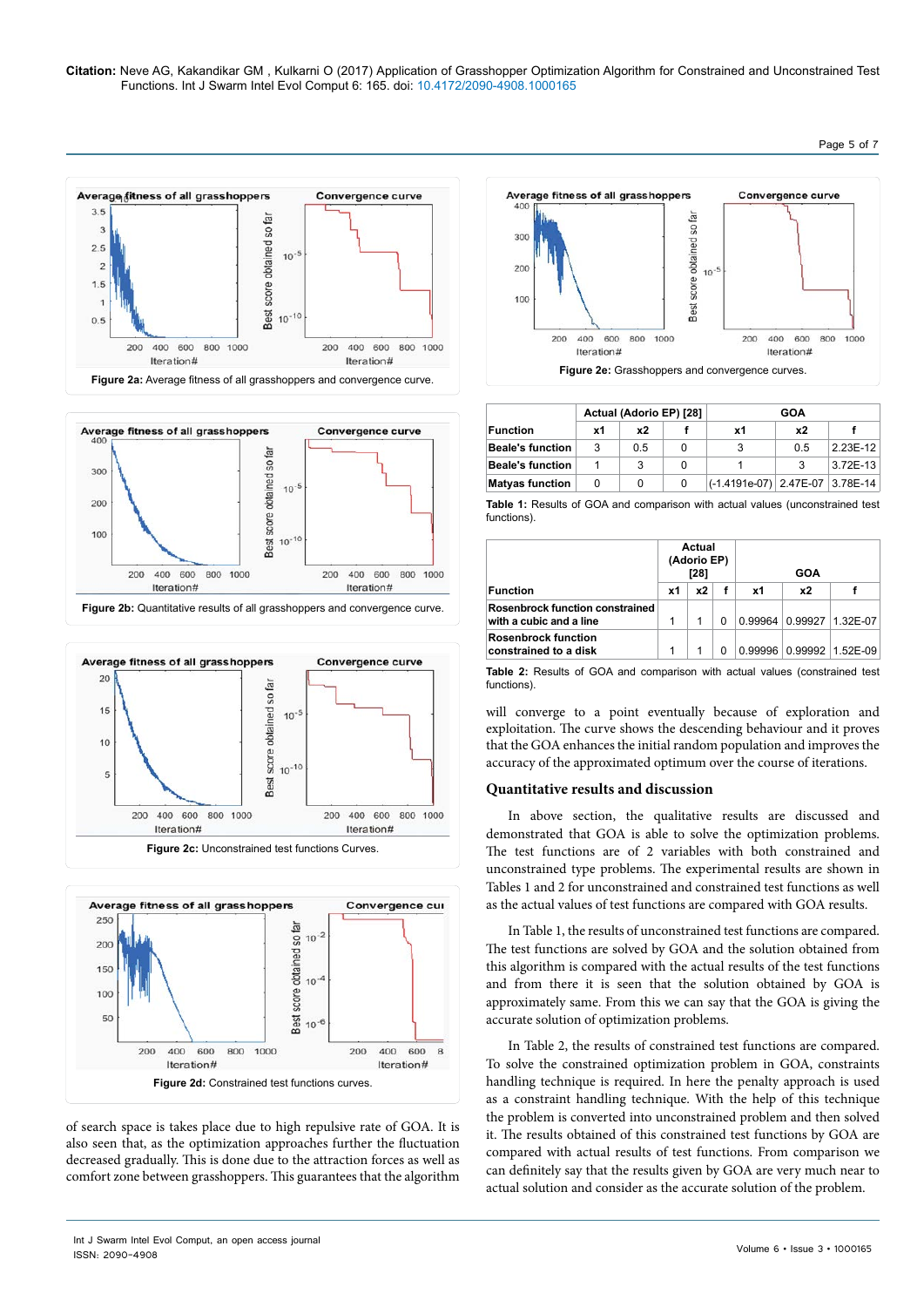| <b>Function</b>         | <b>Objective function</b>                       | Range                    | min |
|-------------------------|-------------------------------------------------|--------------------------|-----|
| Beale's function        | $(1.5-x+xy)^2+(2.25-x+xy^2)^2+(2.625-x+xy^3)^2$ | $[-4.5 \text{ to } 4.5]$ | 0   |
| <b>Beale's function</b> | $(x+2y-7)^{2}+(2x+y-5)^{2}$                     | $[-10 \text{ to } 10]$   | 0   |
| <b>Matyas function</b>  | $0.26(x^2+y^2)-0.48xy$                          | $[-10 \text{ to } 10]$   | 0   |

**Table 3:** Unconstraint test functions.

| <b>Function</b>                                                      | <b>Objective function Constraints</b> |                              | Range                                                | fmin |
|----------------------------------------------------------------------|---------------------------------------|------------------------------|------------------------------------------------------|------|
| <b>Rosenbrock function</b><br>constrained with a<br>cubic and a line | $(1-x)^2+100(y-x^2)^2$                | $(x-1)^3-y-1<0$<br>$x+y-2<0$ | $\vert$ [-1.5 to 1.5]<br>$[-0.5 \text{ to } 2.5]$    | O    |
| <b>Rosenbrock</b><br>function<br>constrained<br>to a disk            | $(1-x)^2+100(y-x^2)^2$                | $x^2 + y^2 < 2$              | $[-1.5 \text{ to } 1.5]$<br>$[-1.5 \text{ to } 1.5]$ | O    |

**Table 4:** Unconstraint test functions.

From the above discussion it is clear that the results obtained by using GOA are very close to actual and accurate solutions. So GOA can be used efficiently in constrained as well as unconstrained optimization problems and we can rely on the solution or results obtained from GOA. The discussions and findings of the above section clearly state the quality of exploration, exploitation, local optima avoidance, of the algorithm. The repulsive for, attractive force between grasshoppers changes along with the increase in the iterations. All these parameters of the grasshoppers are useful in the algorithm to avoid the local optima of the optimization problem and to converge to the global optimum solution accurately and quickly (Tables 3 and 4).

#### **Conclusion**

This work presented the optimization algorithm called grasshopper optimization Algorithm used to validate the results of GOA by using optimization test functions. Both constrained and unconstrained optimization test functions are used to validate the results obtained from GOA. A mathematical model is studied which is based on the swarming behaviour of grasshopper in nature. A mathematical model simulates the repulsive and attractive forces between the grasshoppers. GOA contains a coefficient that adaptively decreases the comfort zone which is used in balancing of exploration and exploitation. Finally the best solution given by swarm is considered the optimum solution of the optimization problem.

In order to validate the performance of the GOA, the test functions are used in paper. The test functions are solved by the using Grasshopper optimization algorithm. The results obtained by GOA are observed to check the performance of the algorithm qualitatively and quantitatively. The experiment and discussion support the following conclusions:

- Grasshopper optimization algorithm avoids local optima and able to find the global optima in the given space.
- GOA balances exploration and exploitation to find the global optimum solution of optimization problem.
- Grasshoppers are able to find the most promising region from the given search space.
- For unconstrained optimization problem the GOA gives accurate solutions. The optimum point obtained from GOA is accurate and promising.
- The GOA also gives correct and promising results for constrained optimization problem.

GOA can be used only for single objective problems. For future work, the algorithm can be developed for multi objective problems.

GOA can contribute into different real world optimization problems. Tuning the main controlling parameters of GOA may also be beneficial.

#### **References**

- 1. [Kelley TR \(2005\) Optimization, an important stage of engineering design.](http://digitalcommons.usu.edu/cgi/viewcontent.cgi?article=1031&context=ncete_publications)  [Technol Teacher 69: 18-23.](http://digitalcommons.usu.edu/cgi/viewcontent.cgi?article=1031&context=ncete_publications)
- 2. [Coello CA \(2002\) Theoretical and numerical constraint-handling techniques](http://delta.cs.cinvestav.mx/~ccoello/compevol/constraint-cmame-final.pdf)  [used with evolutionary algorithms: A survey of the state of the art. Comput Meth](http://delta.cs.cinvestav.mx/~ccoello/compevol/constraint-cmame-final.pdf)  [Appl Mech Eng 191: 1245-1287.](http://delta.cs.cinvestav.mx/~ccoello/compevol/constraint-cmame-final.pdf)
- 3. [Marler RT, Arora JS \(2004\) Survey of multi-objective optimization methods for](https://link.springer.com/article/10.1007/s00158-003-0368-6)  [engineering. Struct Multidiscipl Optim 26: 369-95.](https://link.springer.com/article/10.1007/s00158-003-0368-6)
- 4. [Rao RV, Savsani VJ \(2012\) Mechanical design optimization using advanced](https://www.google.co.in/url?sa=t&rct=j&q=&esrc=s&source=web&cd=2&ved=0ahUKEwjg6tCvkIvWAhUEOI8KHct3DT4QFggtMAE&url=http%3A%2F%2Fwww.springer.com%2Fcda%2Fcontent%2Fdocument%2Fcda_downloaddocument%2F9781447127475-c2.pdf%3FSGWID%3D0-0-45-1293543-p174282666&usg=AFQjCNEoAxW84BDk6GTXW-uyYOHCEAQtmQ)  [optimization techniques, Springer Series in Advanced Manufacturing.](https://www.google.co.in/url?sa=t&rct=j&q=&esrc=s&source=web&cd=2&ved=0ahUKEwjg6tCvkIvWAhUEOI8KHct3DT4QFggtMAE&url=http%3A%2F%2Fwww.springer.com%2Fcda%2Fcontent%2Fdocument%2Fcda_downloaddocument%2F9781447127475-c2.pdf%3FSGWID%3D0-0-45-1293543-p174282666&usg=AFQjCNEoAxW84BDk6GTXW-uyYOHCEAQtmQ)
- 5. [Deb K, Goyal M \(2007\) A flexible optimization procedure for mechanical](http://mechanicaldesign.asmedigitalcollection.asme.org/article.aspx?articleid=1445272)  [component design based on genetic adaptive search. Mechanical Engineering](http://mechanicaldesign.asmedigitalcollection.asme.org/article.aspx?articleid=1445272)  [department, Indian Institute of Technology, Kanpur.](http://mechanicaldesign.asmedigitalcollection.asme.org/article.aspx?articleid=1445272)
- 6. [Dasgupta D, Michalewicz Z \(1997\) Evolutionary algorithms in engineering](http://www.springer.com/in/book/9783540620211)  [applications. Springer.](http://www.springer.com/in/book/9783540620211)
- 7. [Yang X-S \(2010\) Nature-inspired metaheuristic algorithms. Luniver press.](https://books.google.co.in/books/about/Nature_inspired_Metaheuristic_Algorithms.html?id=iVB_ETlh4ogC)
- 8. [Mirjalili S, Lewis A \(2013\) S-shaped versus V-shaped transfer functions for](https://www.researchgate.net/publication/259151123_S-shaped_versus_V-shaped_transfer_functions_for_binary_Particle_Swarm_Optimization)  [binary particle swarm optimization. Swarm Evol Comput 9: 1-14.](https://www.researchgate.net/publication/259151123_S-shaped_versus_V-shaped_transfer_functions_for_binary_Particle_Swarm_Optimization)
- 9. [Davis L \(1991\) Bit-climbing, representational bias and test suite design. ICGA,](http://dblp.org/db/conf/icga/icga1991)  [pp: 18-23.](http://dblp.org/db/conf/icga/icga1991)
- 10. [Kirkpatrick S, Gelatt CD, Vecchi MP \(1983\) Optimization by simulated](https://www.ncbi.nlm.nih.gov/pubmed/17813860?report=docsum)  [annealing. Science 220: 671-80.](https://www.ncbi.nlm.nih.gov/pubmed/17813860?report=docsum)
- 11. [Lourenço HR, Martin OC, Stutzle T \(2001\) Iterated local search. arXiv preprint](https://arxiv.org/abs/math/0102188)  [math/0102188.](https://arxiv.org/abs/math/0102188)
- 12. [Fogel LJ, Owens AJ, Walsh MJ \(1966\) Artificial intelligence through simulated](http://file.scirp.org/Html/3-7900209_24859.htm)  [evolution.](http://file.scirp.org/Html/3-7900209_24859.htm)
- 13. [Glover F \(1989\) Tabu search-part I. ORSA J Comput 1: 190-206.](http://pubsonline.informs.org/doi/abs/10.1287/ijoc.1.3.190)
- 14. [Eberhart RC, Kennedy J \(1995\) A new optimizer using particle swarm theory.](http://citeseerx.ist.psu.edu/viewdoc/download;jsessionid=E74451E2AAB8E9E7C509D007F95EEF6E?doi=10.1.1.470.3577&rep=rep1&type=pdf)  In: Proceedings of the sixth International Symposium on Micro Machine and [Human Science, pp: 39-43.](http://citeseerx.ist.psu.edu/viewdoc/download;jsessionid=E74451E2AAB8E9E7C509D007F95EEF6E?doi=10.1.1.470.3577&rep=rep1&type=pdf)
- 15. [Colorni A, Dorigo M, Maniezzo V \(1991\) Distributed optimization by ant](https://www.researchgate.net/publication/216300484_Distributed_Optimization_by_Ant_Colonies)  [colonies. In: Proceedings of the First European Conference on Artificial Life,](https://www.researchgate.net/publication/216300484_Distributed_Optimization_by_Ant_Colonies)  [pp: 134-142.](https://www.researchgate.net/publication/216300484_Distributed_Optimization_by_Ant_Colonies)
- 16. [Holland JH \(1992\) Genetic algorithms. Sci Am 267: 66-72](https://www.nature.com/scientificamerican/journal/v267/n1/pdf/scientificamerican0792-66.pdf).
- 17. [Storn R, Price K \(1997\) Differential evolution-a simple and efficient heuristic for](http://jaguar.biologie.hu-berlin.de/~wolfram/pages/seminar_theoretische_biologie_2007/literatur/schaber/Storn1997JGlobOpt11.pdf)  [global optimization over continuous spaces. J Global Optim 11: 341-59.](http://jaguar.biologie.hu-berlin.de/~wolfram/pages/seminar_theoretische_biologie_2007/literatur/schaber/Storn1997JGlobOpt11.pdf)
- 18. [Eiben AE, Schippers C \(1998\) An evolutionary exploration and exploitation.](http://content.iospress.com/articles/fundamenta-informaticae/fi35-1-4-03)  [Fund Inform 35: 35- 50.](http://content.iospress.com/articles/fundamenta-informaticae/fi35-1-4-03)
- 19. Boussaïd I, Lepagnot J, Siarry P (2013) A survey on optimization metaheuristics. Inf Sci 237: 82-117.
- 20. [Gogna A, Tayal A \(2013\) Metaheuristics: review and application. J Exp Theor](http://www.tandfonline.com/doi/abs/10.1080/0952813X.2013.782347)  [Artif Intel 25: 503-526.](http://www.tandfonline.com/doi/abs/10.1080/0952813X.2013.782347)
- 21. [Zhou A, Qu BY, Li H, Zhao SZ, Suganthan PN, et al. \(2011\) Multiobjective](http://citeseerx.ist.psu.edu/viewdoc/download?doi=10.1.1.465.9199&rep=rep1&type=pdf)  [evolutionary algorithms: A survey of the state of the art. Swarm Evol Comput](http://citeseerx.ist.psu.edu/viewdoc/download?doi=10.1.1.465.9199&rep=rep1&type=pdf)  [1: 32-49.](http://citeseerx.ist.psu.edu/viewdoc/download?doi=10.1.1.465.9199&rep=rep1&type=pdf)
- 22. [Simpson SJ, McCaffery A, Haegele BF \(1999\) A behavioural analysis of phase](https://www.researchgate.net/publication/227749263_A_behavioral_analysis_of_phase_change_in_the_desert_locust)  [change in the desert locust. Biol Rev 74: 461-80.](https://www.researchgate.net/publication/227749263_A_behavioral_analysis_of_phase_change_in_the_desert_locust)
- 23. [Rogers SM, Matheson T, Despland E, Dodgson T, Burrows M, et al. \(2003\)](https://www.ncbi.nlm.nih.gov/pubmed/14555739)  [Mechanosensory-induced behavioural gregarization in the desert locust](https://www.ncbi.nlm.nih.gov/pubmed/14555739)  *Schistocerca gregaria*[. J Exp Biol 206: 3991-4002.](https://www.ncbi.nlm.nih.gov/pubmed/14555739)
- 24. [Topaz CM, Bernoff AJ, Logan S, Toolson W \(2008\) A model for rolling swarms](https://link.springer.com/article/10.1140/epjst/e2008-00633-y)  [of locusts. Eur Phys J Special Top 157: 93-109.](https://link.springer.com/article/10.1140/epjst/e2008-00633-y)
- 25. [Saremi S, Mirjalili S, Lewis A \(2017\) Grasshopper optimisation algorithm:](http://www.sciencedirect.com/science/article/pii/S0965997816305646?via%3Dihub)  [Theory and application. Adv Eng Soft 105: 30-47.](http://www.sciencedirect.com/science/article/pii/S0965997816305646?via%3Dihub)
- 26. [Lewis A \(2009\) Low Cost: a spatial social network algorithm for multi-objective](http://ieeexplore.ieee.org/document/4983302/)  [optimisation. In: Evolutionary computation, CEC'09. IEEE congress, pp: 2866-](http://ieeexplore.ieee.org/document/4983302/) [2870.](http://ieeexplore.ieee.org/document/4983302/)